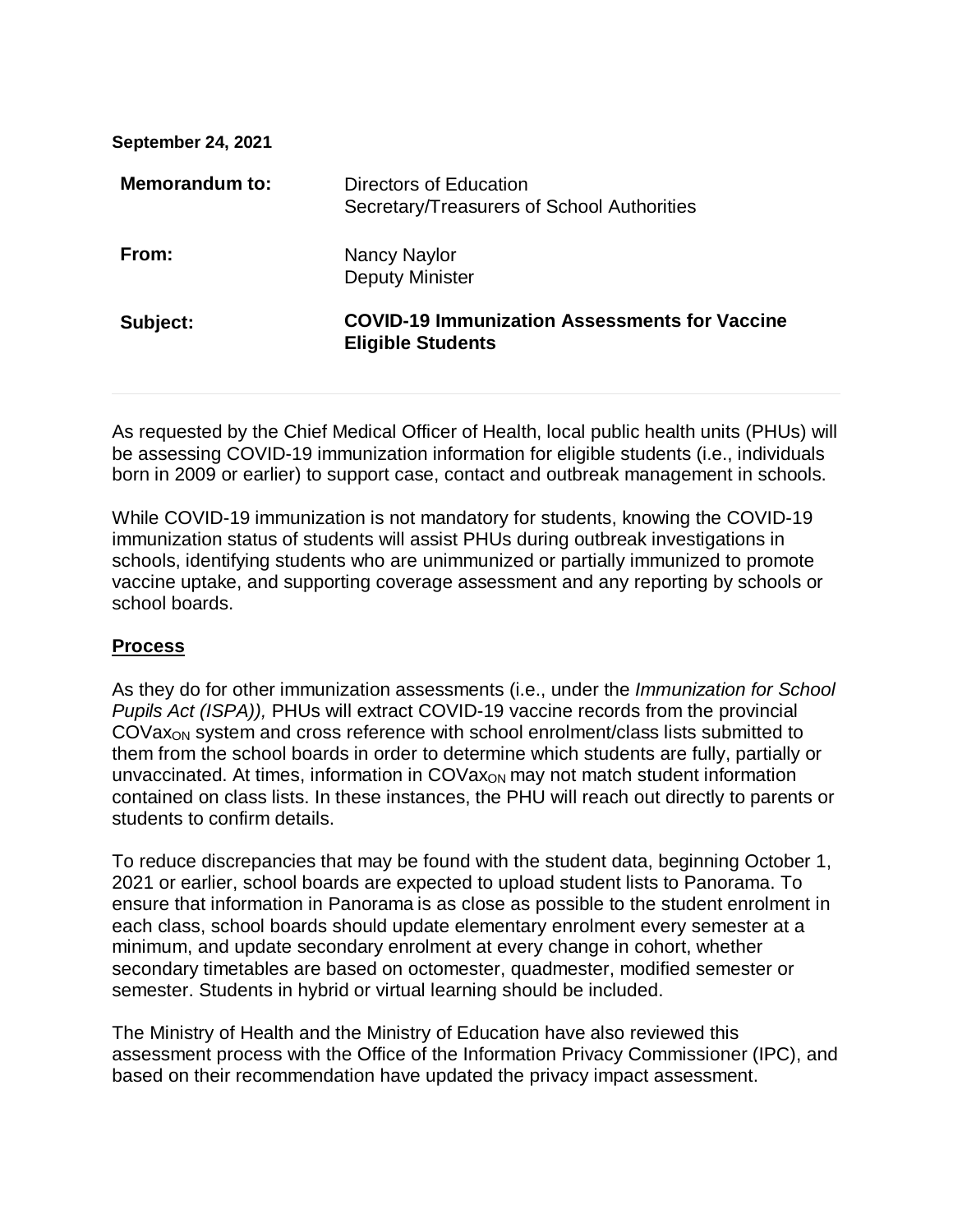## **Communication to Students/Families**

As the Ministry of Health is the health information custodian for data in  $COVax<sub>ON</sub>$ , these immunization records are being disclosed to local PHUs under Section 39(2)(a) of the *Personal Health Information and Privacy Act* (PHIPA) as a disclosure that is made for the purposes of the *Health Protection and Promotion Act* (HPPA).

School boards are to work with their PHU(s) to communicate the process being undertaken to all parents/legal guardians of eligible students. To support this, the ministry has developed a Draft Template Letter for Public Health Units/School Boards (attached) that highlights the public health rationale for vaccinations and the need for the student immunization assessments.

We are encouraged by the progress made to date and remain committed to ensuring a healthy and safe start to the upcoming school year. By having a better sense of COVID-19 vaccine uptake at the school level, additional strategies and resources can be made available to support the work of local PHUs.

As we have done throughout this pandemic, we will continue to rely on the expert advice and recommendations from Ontario's Chief Medical Officer of Health and other medical experts to ensure we keep children, students, staff, and families safe.

Thank you for your ongoing partnership as we continue to ensure the safety of students and staff in this school year.

Sincerely,

Nancy Naylor Deputy Minister